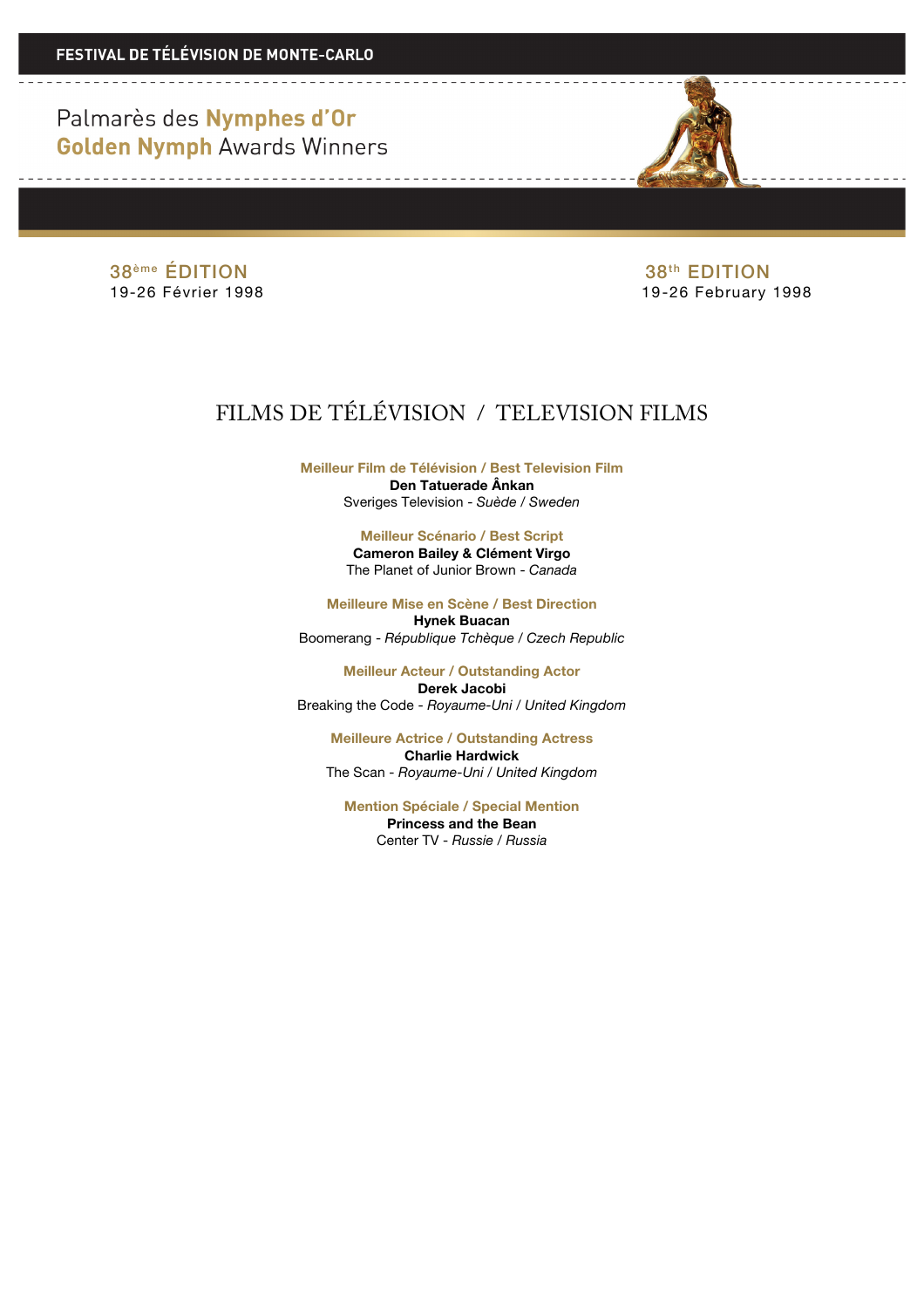Palmarès des Nymphes d'Or **Golden Nymph Awards Winners** 

<u> De la Carlo de la Carlo de la Ca</u>



**Meilleure Mini-Série / Best Mini Series**

**La Piovra One - Lo Scandalo** Irai Uno - *Italie / Italy*

**Meilleure Mise en Scène / Best Direction**

**Jean-Daniel Verhaeghe** Le Rouge et le Noir – *France*

**Meilleur Scénario / Best Script Hugh Whitemore** A Dance to the Music of Time - *Royaume-Uni / United Kingdom*

> **Meilleure Actrice / Outstanding Actress Carole Bouquet** Le Rouge et le Noir - *France*

**Meilleur Acteur / Outstanding Actor Jozsef Szarvas** The House of the Szorad - *Hongrie / Hungary*

## ACTUALITÉS / NEWS

**Meilleur Programme d'Actualité / Best News Programme**

Nymphe d'Or **Correspondent : Getting Away with Murder** BBC2 - *Royaume-Uni / United Kingdom*

**Excellence Journalistique ou Professionnelle / Journalistic or Professional Excellence**

Nymphes d'Argents **Htotsunyuii – Endgame The Untold Story of the Hostage Crisis in Peru** NHK - *Japon / Japan*

**The Fith Estate : Murder Money and Mexico** CBC - *Canada*

**Panorama : Valentina's Story** BBC1 - *Royaume-Uni / United Kingdom*

**Mention Spéciale / Special Mention Los Gritos del Silencio** Antena 3 TV - *Espagne / Spain*